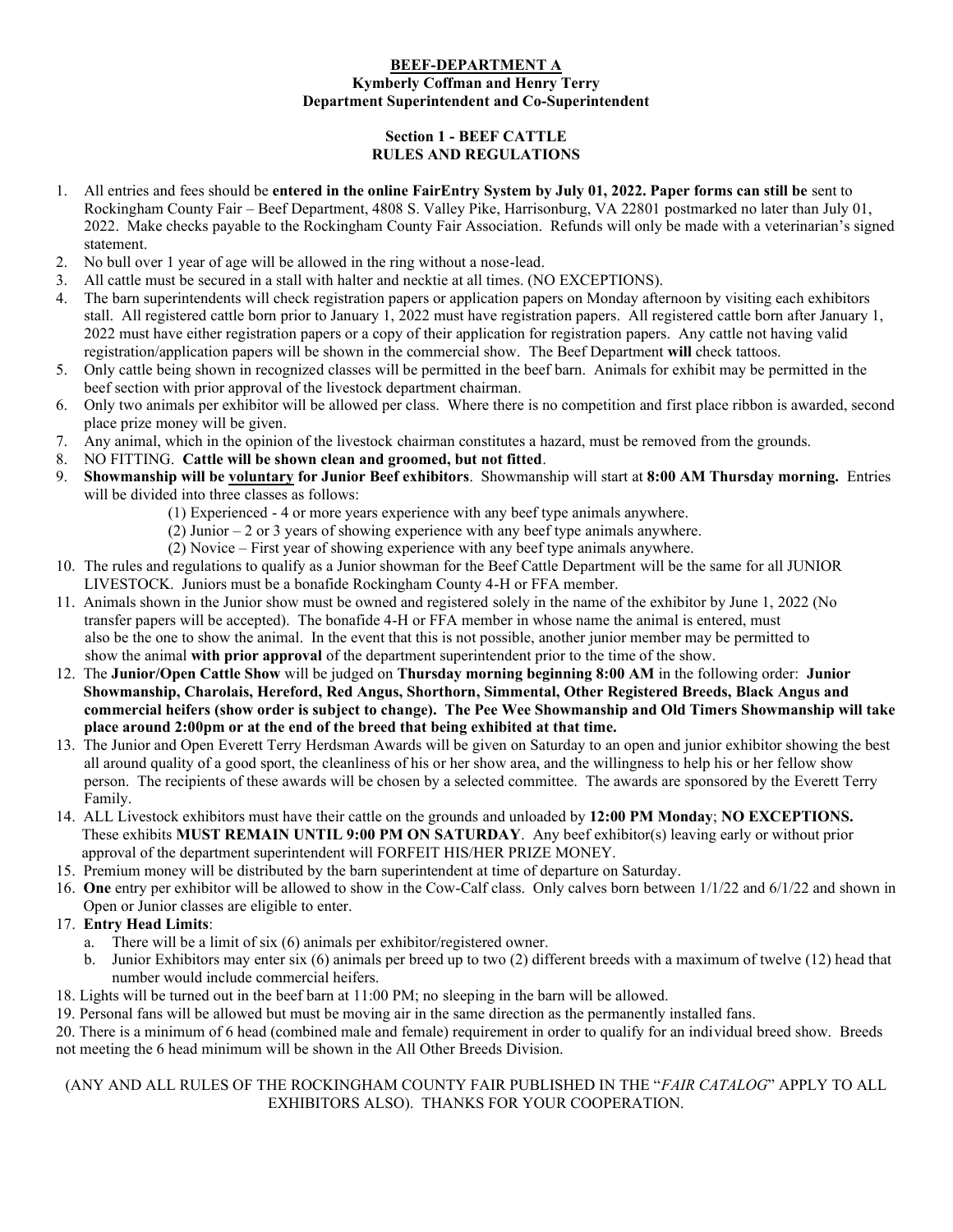## **PREMIUMS TO BE PAID ARE AS FOLLOWS:**

|       |     | $1^{ST} - $18$<br>$2^{ND} - $15$<br>$3^{RD} - $12$                                            |  | $4TH - $9$ | $5^{TH}$ - \$6 |
|-------|-----|-----------------------------------------------------------------------------------------------|--|------------|----------------|
| Class | No. |                                                                                               |  |            |                |
| A -   | 1:  | Junior Heifer Calf Born Between Jan. 1 & June 1, 2022                                         |  |            |                |
| A -   | 2:  | Winter Heifer Calf Born Between Nov. 1 & Dec. 31, 2021                                        |  |            |                |
| A -   | 3:  | Senior Heifer Calf Born Between Sept. 1 & Oct. 31, 2021                                       |  |            |                |
| A-    | 4:  | <b>CALF CHAMPION HEIFER</b>                                                                   |  |            |                |
| A -   | 5:  | RESERVE CALF CHAMPION HEIFER                                                                  |  |            |                |
| A -   | 6:  | Late Summer Yearling Heifer Calf Born Between July 1 & Aug. 31, 2021                          |  |            |                |
| А -   | 7:  | Early Summer Yearling Heifer Calf Born Between May 1 & June 30, 2021                          |  |            |                |
| A -   | 8:  | Late Junior Yearling Heifer born Between March 1 & April 30, 2021                             |  |            |                |
| A -   | 9:  | <b>CHAMPION JUNIOR HEIFER</b>                                                                 |  |            |                |
| A -   | 10: | RESERVE CHAMPION JUNIOR HEIFER                                                                |  |            |                |
| A -   | 11: | Early Junior Yearling Heifer Born Between Jan. 1 & Feb. 29, 2021                              |  |            |                |
| A -   | 12: | Senior Yearling Heifer Born Between Sept. 1 & Dec. 31, 2020                                   |  |            |                |
| A -   | 13: | <b>CHAMPION SENIOR HEIFER</b>                                                                 |  |            |                |
| A -   | 14: | RESERVE CHAMPION SENIOR HEIFER                                                                |  |            |                |
| A -   | 15: | <b>GRAND CHAMPION HEIFER</b>                                                                  |  |            |                |
| A -   | 16: | RESERVE GRAND CHAMPION HEIFER                                                                 |  |            |                |
| A -   | 17: | Group of Two Heifers, Any Age, Owned By Exhibitor                                             |  |            |                |
| A -   | 18: | Heifer - Bred and Owned By Exhibitor (Any Age, One Entry per Exhibitor)                       |  |            |                |
| A -   | 19: | Junior Bull Calf Born Between Jan. 1 & June 1, 2022                                           |  |            |                |
| A -   | 20: | Winter Bull Calf Born Between Nov. 1 & Dec. 31, 2021                                          |  |            |                |
| A -   | 21: | Senior Bull Calf Born Between Sept. 1 & Oct. 31, 2021                                         |  |            |                |
| A -   | 22: | <b>CALF CHAMPION BULL</b>                                                                     |  |            |                |
| A -   | 23: | RESERVE CALF CHAMPION BULL                                                                    |  |            |                |
| A -   | 24: | Late Summer Yearling Bull Born Between July 1 & Aug. 31, 2021                                 |  |            |                |
| A -   | 25: | Early Summer Yearling Bull Born Between May 1 & June 30, 2021                                 |  |            |                |
| A -   | 26: | Late Junior Yearling Bull Born Between March 1 & April 30, 2021                               |  |            |                |
| A -   | 27: | <b>CHAMPION JUNIOR BULL</b>                                                                   |  |            |                |
| A -   | 28: | RESERVE CHAMPION JUNIOR BULL                                                                  |  |            |                |
| A -   | 29: | Early Junior Yearling Bull Born Between Jan. 1 & Feb. 29, 2021                                |  |            |                |
| A -   | 30: | Senior Yearling Bull Born Between Sept. 1 & Dec. 31, 2020                                     |  |            |                |
| A -   | 31: | Late Two Year Old Bull Born Between May 1 & Aug. 31, 2020                                     |  |            |                |
| A -   | 32: | Early Two Year Old Bull Born Between Jan. 1 & April 30, 2020                                  |  |            |                |
| A -   | 33: | <b>CHAMPION SENIOR BULL</b>                                                                   |  |            |                |
| A -   | 34: | RESERVE CHAMPION SENIOR BULL                                                                  |  |            |                |
| A -   | 35: | <b>GRAND CHAMPION BULL</b>                                                                    |  |            |                |
| A -   | 36: | RESERVE GRAND CHAMPION BULL                                                                   |  |            |                |
| A -   | 37: | Group of Two Bulls, Any Age, Owned By Exhibitor                                               |  |            |                |
| A -   | 38: | Bull - Bred and Owned By Exhibitor (Any Age, One Entry per Exhibitor)                         |  |            |                |
| A -   | 39: | Get Of Sire (4) Animals by One Sire (Either or Both Sexes) Can be Grouped by Different Owners |  |            |                |
| A -   | 40: | Best Five Head by One Owner                                                                   |  |            |                |
| A -   | 41: | Cow-Calf Division                                                                             |  |            |                |